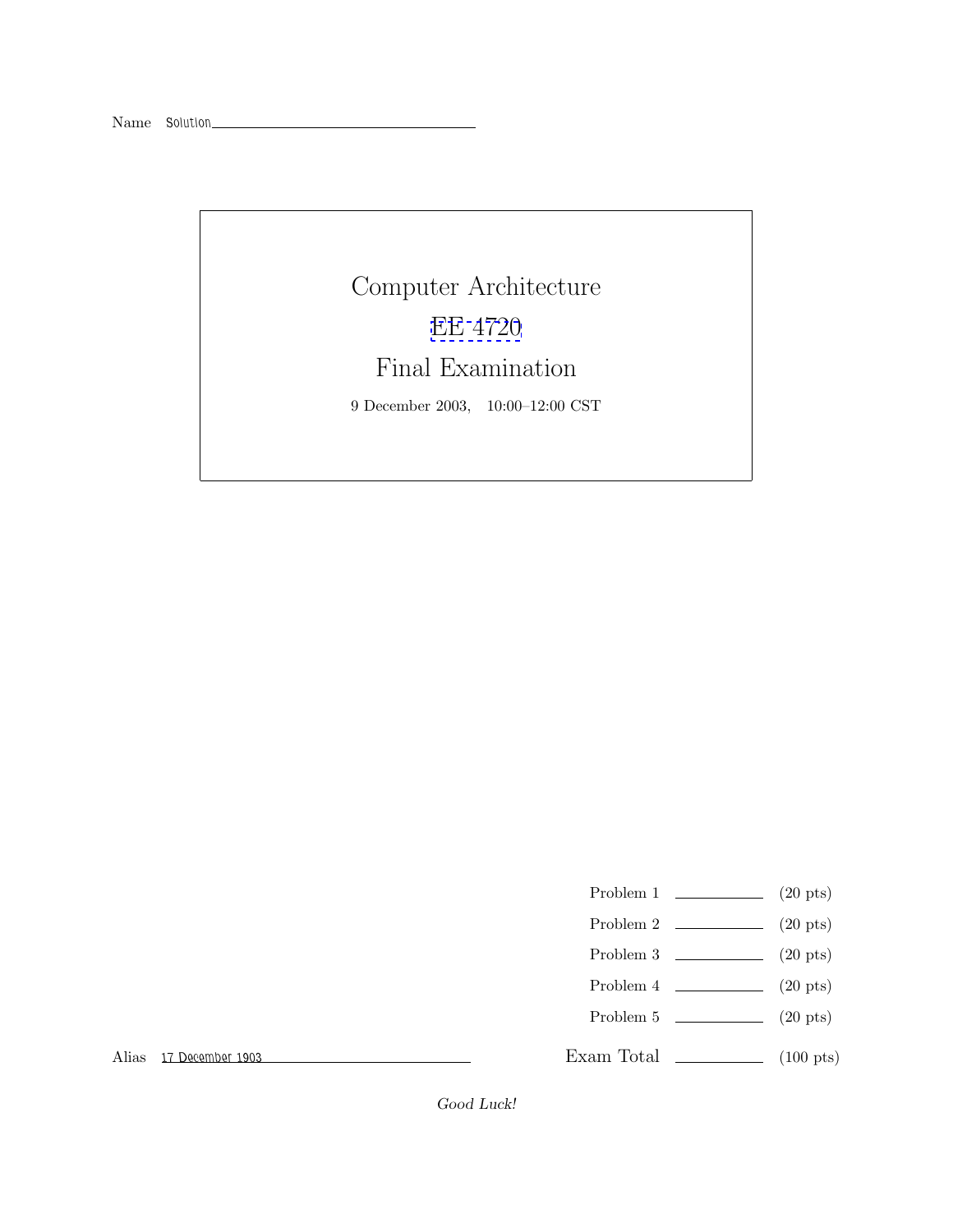Problem 1: (20 pts) The execution of a MIPS code fragment on a dynamically scheduled machine is shown on the next page. The diagram shows the values on certain wires at certain cycles. For example, 4:65 means that at cycle 4 the labeled wire holds value 65. The physical register file table is completed, ID- and commit-map tables are blank.

- The FP add unit has 3 stages, the FP multiply unit has 5, and the EA and ME are used for loads and stores.
- All destination registers are floating point.
- WB and commit can be done in the same cycle (indicate with a WC).
- To keep things simple the result of every instruction is zero and there are no cache misses.
- (*a*) The ID and commit register map tables are blank ...
- $\overrightarrow{\mathsf{Q}}$ ... complete them (the ID and commit register map tables.)
- ©Show the correct architected register numbers, or for partial credit make them up. (Two are easy, the rest are interesting.)

Show the initial values (just before cycle  $0$ ) in the ID and commit map tables.

*Solution appears on next page.*

(*b*) Complete the pipeline execution diagram.

Be sure to show Q, RR, WB, C (or WC), and a possible functional unit.

(*c*) Write a program consistent with these tables and labels.

©Choose consistent instructions.

©Choose consistent registers. If a register number cannot be determined, use a question mark.

- *Hint 1: In the physical register file table, put a "1" next to the first (earliest) register removed from the free list, put a "2" next to the second register removed from the free list, and so on. Similarly, put a "1" next to the first register put back in the free list, etc. To figure out which physical register belongs to which instruction destination (easy) use the fact that certain events occur in program order.*
- *Hint 2: To figure out which architected register an instruction is writing (interesting) remember what causes a register to be put back in the free list.*

*The solution appears on the next page. The key to completely solving the problem is understanding the physical register file. Physical registers are assigned in ID and that occurs in program order, and so the first physical register to be assigned (7) goes to the first instruction, the second physical register to be assigned (49) goes to the second instruction, etc. Physical registers are returned to the free list when instructions commit, so the first instruction commits at cycle 9, the second instruction commits at cycle 12, etc. When an instruction commits* **it does not free its own physical register***, instead it frees the incumbent, the physical register used by the last instruction to write the same architected register. For example, when*  $1dc1$  *commits it frees physical register 7 which was assigned to* mul.s *because* mul.s *is the most recent instruction that writes* f12*, the same architected register that* ldc1 *writes.*

*Every instruction goes to* Q *in the cycle after* ID*. The time an instruction uses* RR *is determined from the diagram (see the big bubble pointing to* dstPR*), the time it uses* WB *is determined by the physical register file (when it writes a value, 0. in each case here). The type of instruction is determined by the amount of time between* RR *and* WB*. For example, for the first instruction there are five cycles between* RR *and* WB *so it can only be using the multiply functional unit, and so it is most likely a multiply. (It's possible some other instruction uses the FP multiply unit, but in class it was always a multiply.)*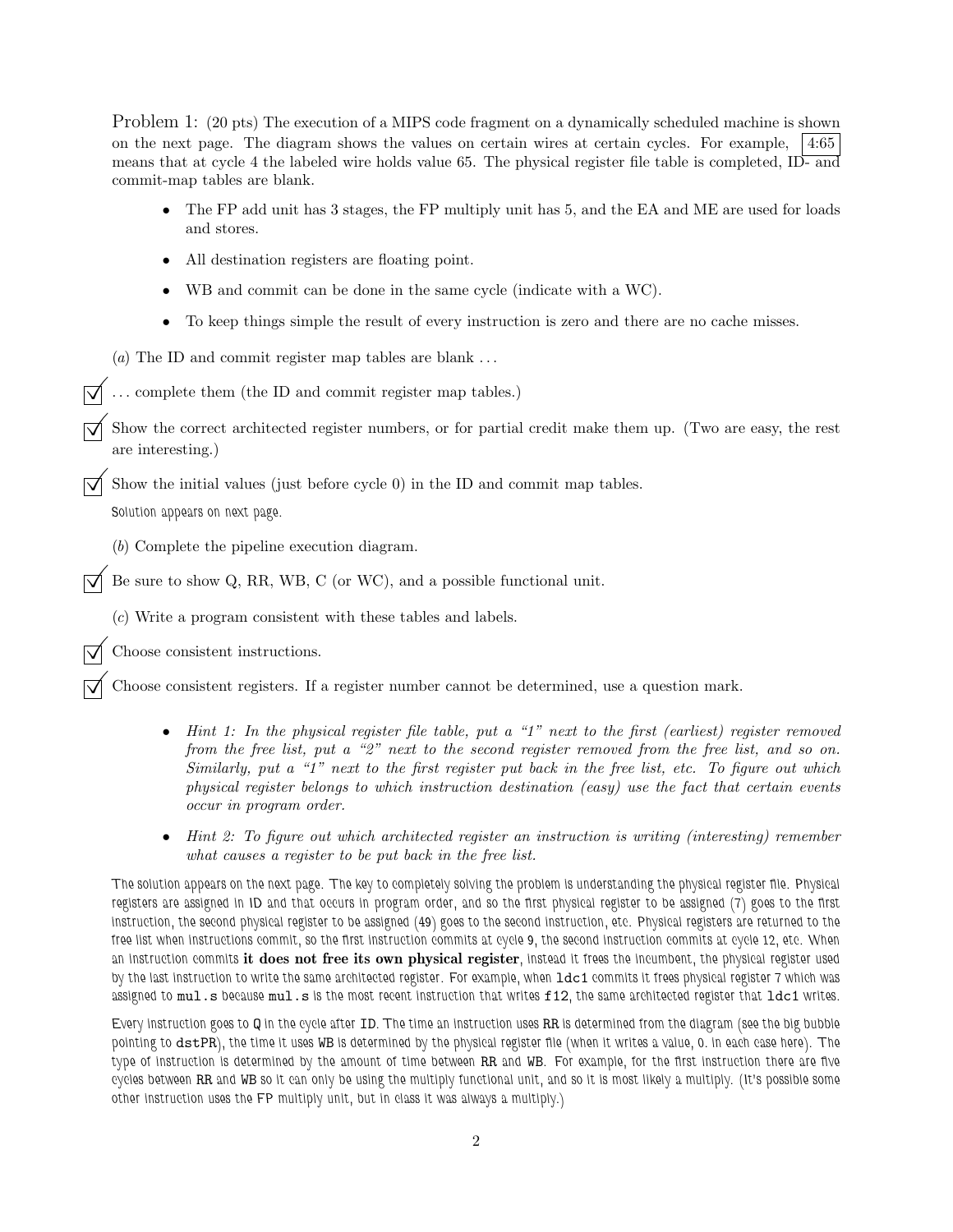Problem 1, continued: See previous page for instructions.



| # ID Map                                                    |     | Cycle 0 1 2 3 4 5 6 7 8 9 10 11 12 13 14 15 16 |  |    |  |     |  |  |                                                                                                                                                                                                                               |     |       |     |  |
|-------------------------------------------------------------|-----|------------------------------------------------|--|----|--|-----|--|--|-------------------------------------------------------------------------------------------------------------------------------------------------------------------------------------------------------------------------------|-----|-------|-----|--|
| f6                                                          | 95  |                                                |  | 49 |  | -57 |  |  |                                                                                                                                                                                                                               |     |       |     |  |
| f12<br>33                                                   |     | 7 88 78                                        |  |    |  |     |  |  |                                                                                                                                                                                                                               |     |       |     |  |
| # Commit Map Cycle 0 1 2 3 4 5 6 7 8 9 10 11 12 13 14 15 16 |     |                                                |  |    |  |     |  |  |                                                                                                                                                                                                                               |     |       |     |  |
| f6                                                          | 95  |                                                |  |    |  |     |  |  |                                                                                                                                                                                                                               | 49. |       | .57 |  |
| f 12                                                        | -33 |                                                |  |    |  |     |  |  | $7$ and $7$ and $7$ and $7$ and $7$ and $7$ and $7$ and $7$ and $7$ and $7$ and $7$ and $7$ and $7$ and $7$ and $7$ and $7$ and $7$ and $7$ and $7$ and $7$ and $7$ and $7$ and $7$ and $7$ and $7$ and $7$ and $7$ and $7$ a |     | 88 78 |     |  |

| # Phys. Reg. File Cy 0 1 2 3 4 5 6 7 8 9 10 11 12 13 14 15 16 |  |  |  |                 |                 |                |   |    |    |             |  |     |
|---------------------------------------------------------------|--|--|--|-----------------|-----------------|----------------|---|----|----|-------------|--|-----|
|                                                               |  |  |  |                 |                 |                |   |    |    |             |  |     |
| 33                                                            |  |  |  |                 |                 |                |   |    |    |             |  |     |
| 49                                                            |  |  |  |                 |                 |                |   |    |    |             |  |     |
| 57                                                            |  |  |  |                 |                 |                |   |    |    |             |  |     |
| 78                                                            |  |  |  |                 |                 |                |   |    |    |             |  |     |
| 88                                                            |  |  |  |                 |                 | $\Omega$ .     |   |    |    |             |  |     |
| 95                                                            |  |  |  |                 |                 |                |   |    |    |             |  |     |
| # Phys. Reg. File Cy 0 1 2 3 4 5                              |  |  |  | $6\overline{6}$ | $7\overline{7}$ | 8 <sup>1</sup> | 9 | 10 | 11 | 12 13 14 15 |  | -16 |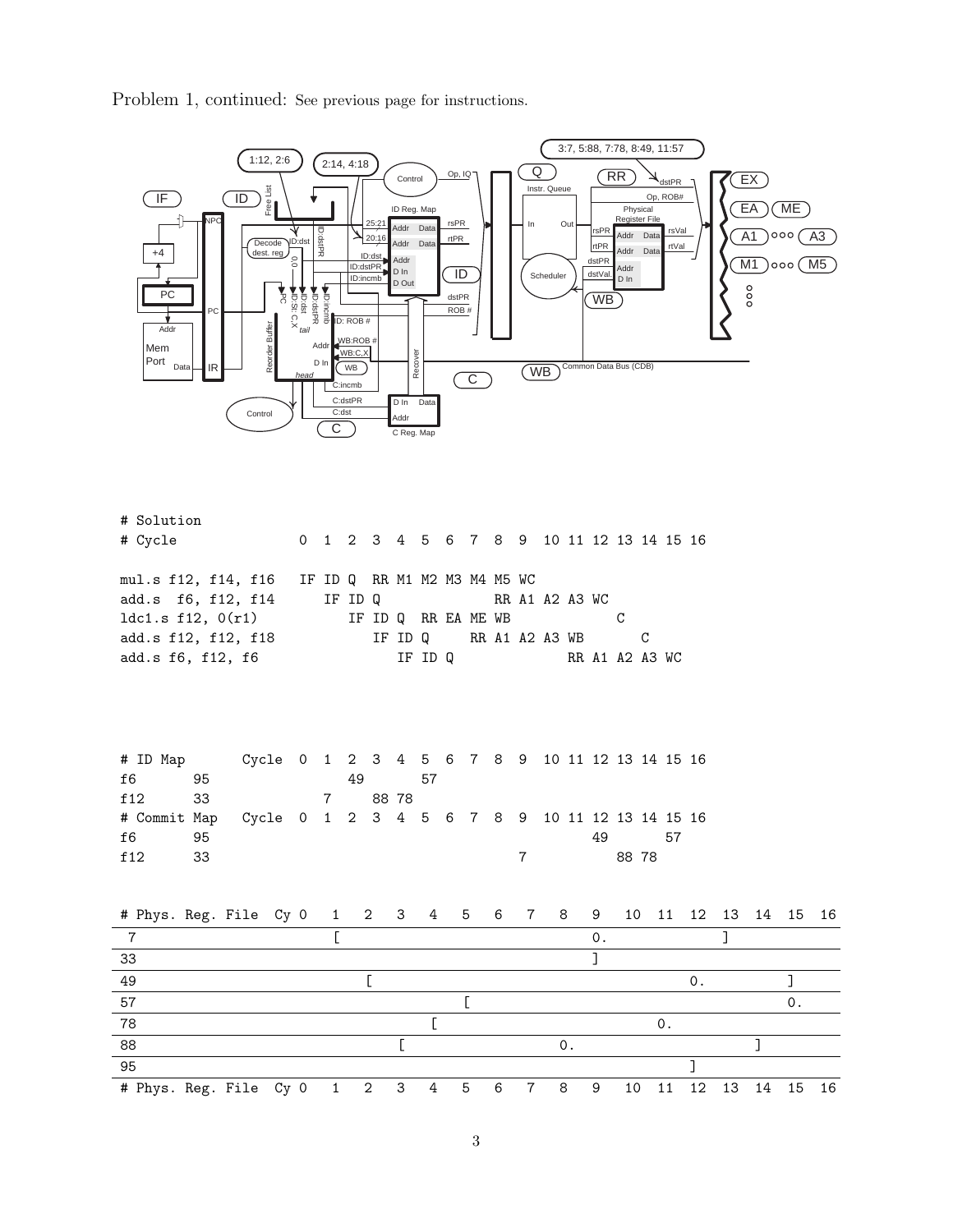Problem 2: (20 pts) In all of the problems below please check the code samples carefully for dependencies. All implementations below are fully bypassed. Please check the code samples carefully for dependencies.

*Grading Note: A latency of 3 means a four-stage adder. Most people did not get this right, but points were not deducted for using a four-stage adder. (The initiation interval still has to be correct.) I think this will be the last test where the term latency in this sense is used.*

(*a*) The code below executes on a 1-way statically scheduled machine in which the add FP functional unit has a latency of 3 and an initiation interval of 2.

 $\triangledown$  Show a pipeline execution diagram for the code.

# Solution # Cycle 0 1 2 3 4 5 6 7 8 9 10 11 12 add.s f2, f4, f6 IF ID A1 A1 A2 A2 WF add.s f8, f2, f12 IF ID -------> A1 A1 A2 A2 WF add.s f14, f10, f16 IF -------> ID -> A1 A1 A2 A2 WF

*Solution above. Note that the stage names are A1 and A2.*

(*b*) The code below executes on a 1-way statically scheduled machine in which the add FP functional unit has a latency of 3 and an initiation interval of 1.

 $\overrightarrow{\bigvee}$  Show a pipeline execution diagram for the code.

# Solution # Cycle 0 1 2 3 4 5 6 7 8 9 10 11 12 add.s f2, f4, f6 IF ID A1 A2 A3 A4 WF add.s f8, f2, f12 IF ID -------> A1 A2 A3 A4 WF add.s f14, f10, f16 IF -------> ID A1 A2 A3 A4 WF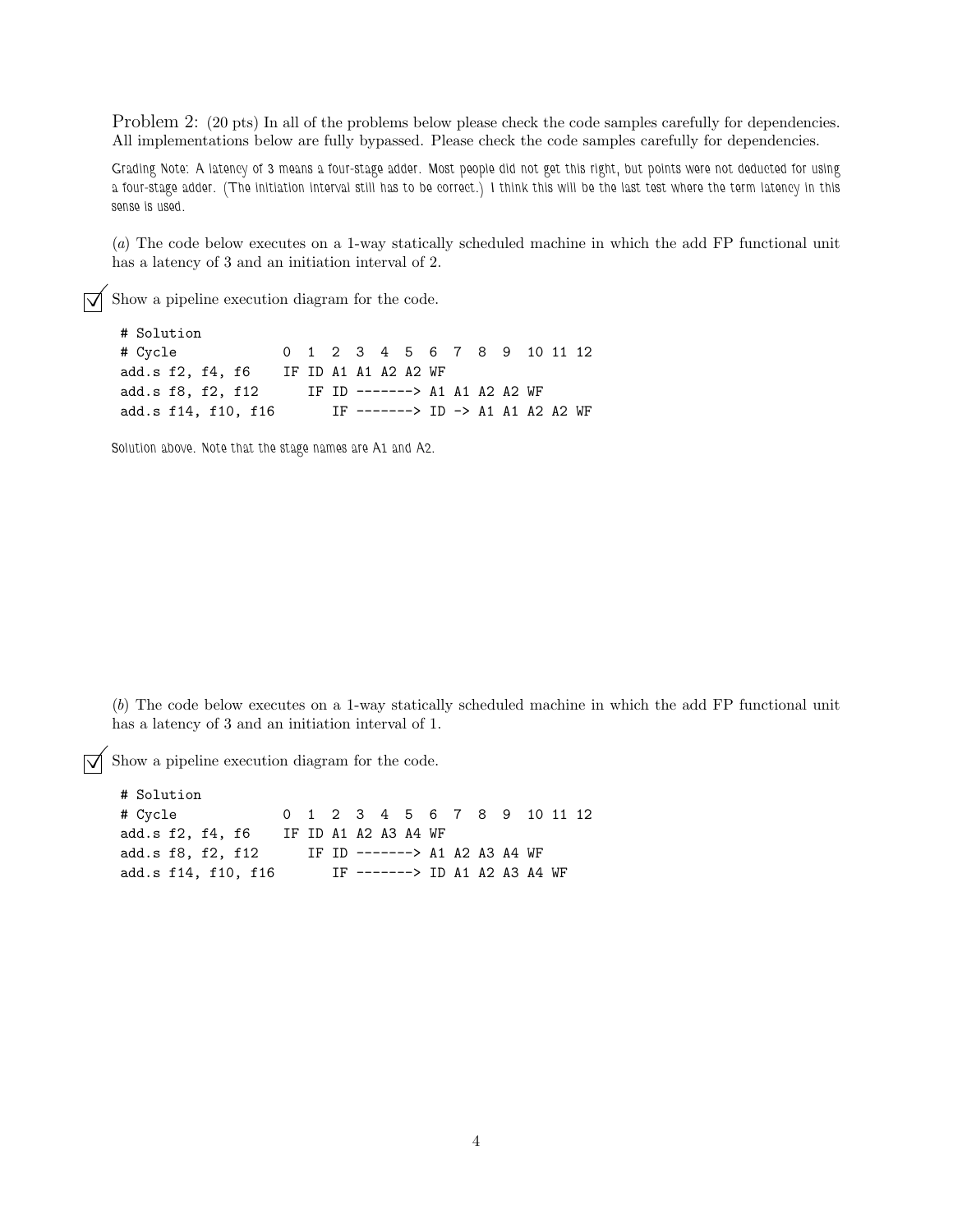Problem 2, continued:

(*c*) The code below executes on a 2-way statically scheduled machine in which the add FP functional unit has a latency of 3 and an initiation interval of 1.

```
Show a pipeline execution diagram for the code.<br># Cycle 0 \t 1 \t 2 \t 3 \t 4 \t 5 \t 6# Cycle 0 1 2 3 4 5 6 7 8 9 10 11 12
 # Solution
LINE: # LINE = 0x1000
 add.s f2, f4, f6 IF ID A1 A2 A3 A4 WF
 add.s f8, f2, f12 IF ID ----------> A1 A2 A3 A4 WF
 add.s f14, f10, f16 IF ----------> ID A1 A2 A3 A4 WF
 and r1, r2, r3 IF ----------> ID EX ME WB
```
*Note that the third instruction does not enter ID even though there is space. This ensures that instructions in ID are in program order. Though its possible to design control hardware to handle out-of-order instruction in ID its probably not worth the trouble.*

*Grading Note: Many solutions used a second FP adder. It's not wrong, but its not necessary.*

(*d*) In a correct solution to the problem above there should be at least one instruction for which a precise exception is impossible. If that describes your solution, show a pipeline execution diagram below in which all instructions could raise precise exceptions (even though they don't). It's also possible that in a correct solution to the problem above all instructions can raise precise exceptions. If so, show a pipeline execution diagram below in which some instructions cannot raise a precise exceptions. In the absence of exceptions all pipeline execution diagrams must show correct execution.

Show the appropriate pipeline execution diagram, or show how the one above would be different.

Identify those instructions for which precise exceptions are impossible (above or below) and explain why.

```
# Solution
# Cycle 0 1 2 3 4 5 6 7 8 9 10 11 12
LINE: # LINE = 0x1000
add.s f2, f4, f6 IF ID A1 A2 A3 A4 WF
add.s f8, f2, f12 IF ID ----------> A1 A2 A3 A4 WF
add.s f14, f10, f16 IF ----------> ID A1 A2 A3 A4 WF
and r1, r2, r3 IF ----------> ID ----> EX ME WB
```
*An instruction cannot raise a precise exception if an instruction after it writes back before the exception is detected. In the previous part suppose the third* add.s *raised an exception in cycle 10. It could not be precise because of the* and *instruction's writeback in cycle 9. One solution is to stall* and *so that it does not write back before the third* add.s*, that is what is shown above.*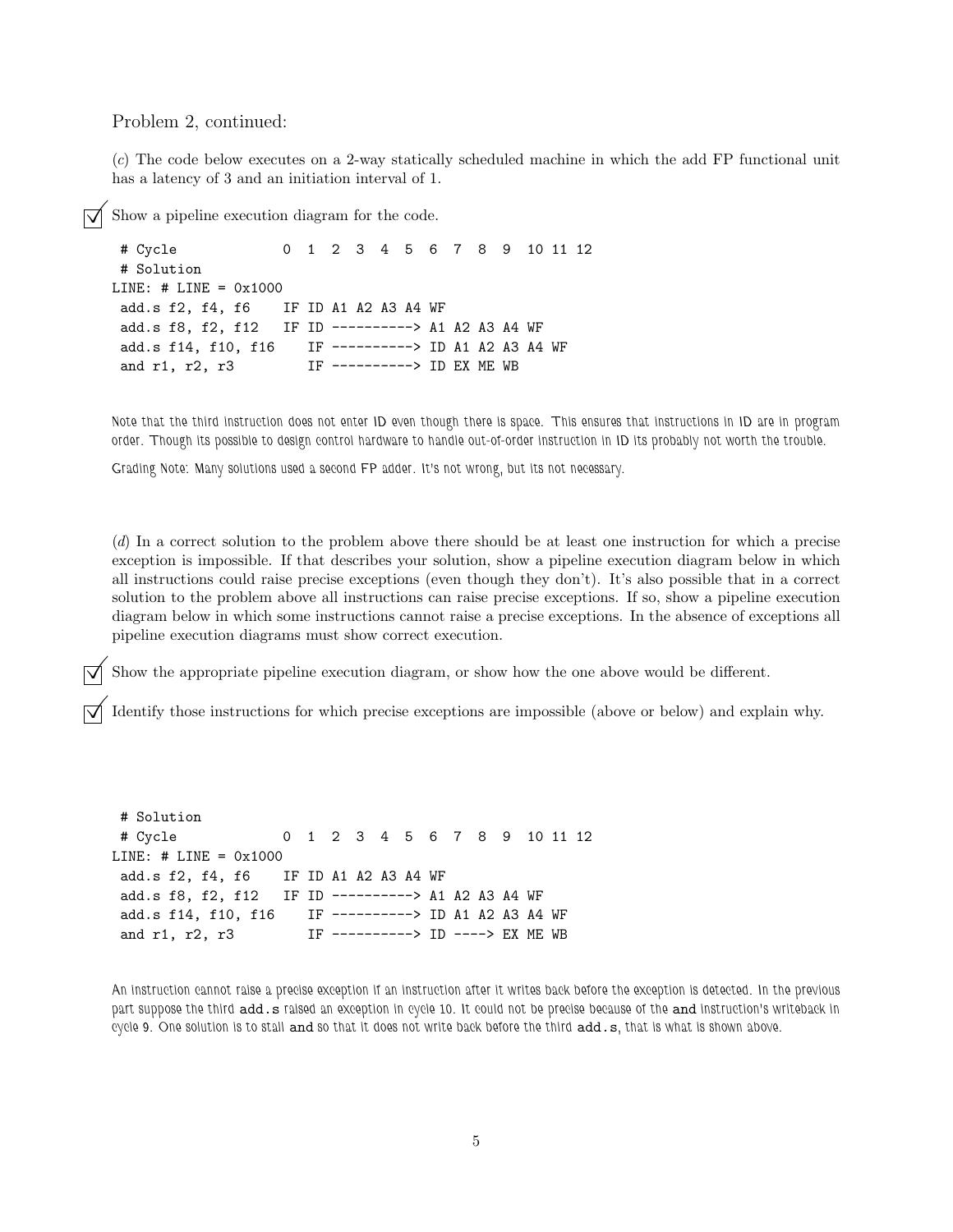Problem 2, continued:

(*e*) The code below executes on a 2-way superscalar dynamically scheduled machine using method 3 (the only one covered this semester), the same one used in Problem 1. The FP add unit has a latency of 3 and an initiation interval of 1.

 $\overrightarrow{\mathsf{q}}$  Show a pipeline execution diagram. Don't forget the commit stage.

Assume an unlimited number of reorder buffer entries and physical registers.

```
# Cycle 0 1 2 3 4 5 6 7 8 9 10 11 12
# Solution
LINE: # LINE = 0x1000
add.s f2, f4, f6 IF ID Q RR A1 A2 A3 A4 WC
add.s f8, f2, f12 IF ID Q RR A1 A2 A3 A4 WC
add.s f14, f10, f16 IF ID Q RR A1 A2 A3 A4 WF C
and r1, r2, r3 IF ID Q RR EX WB C
```
*Grading Note: Many solutions had only one instruction committing in cycle 12. A 2-way superscalar processor must be able to commit two instructions per cycle. Also, many solutions used a second adder. A second FP adder is not needed in any of the problems.*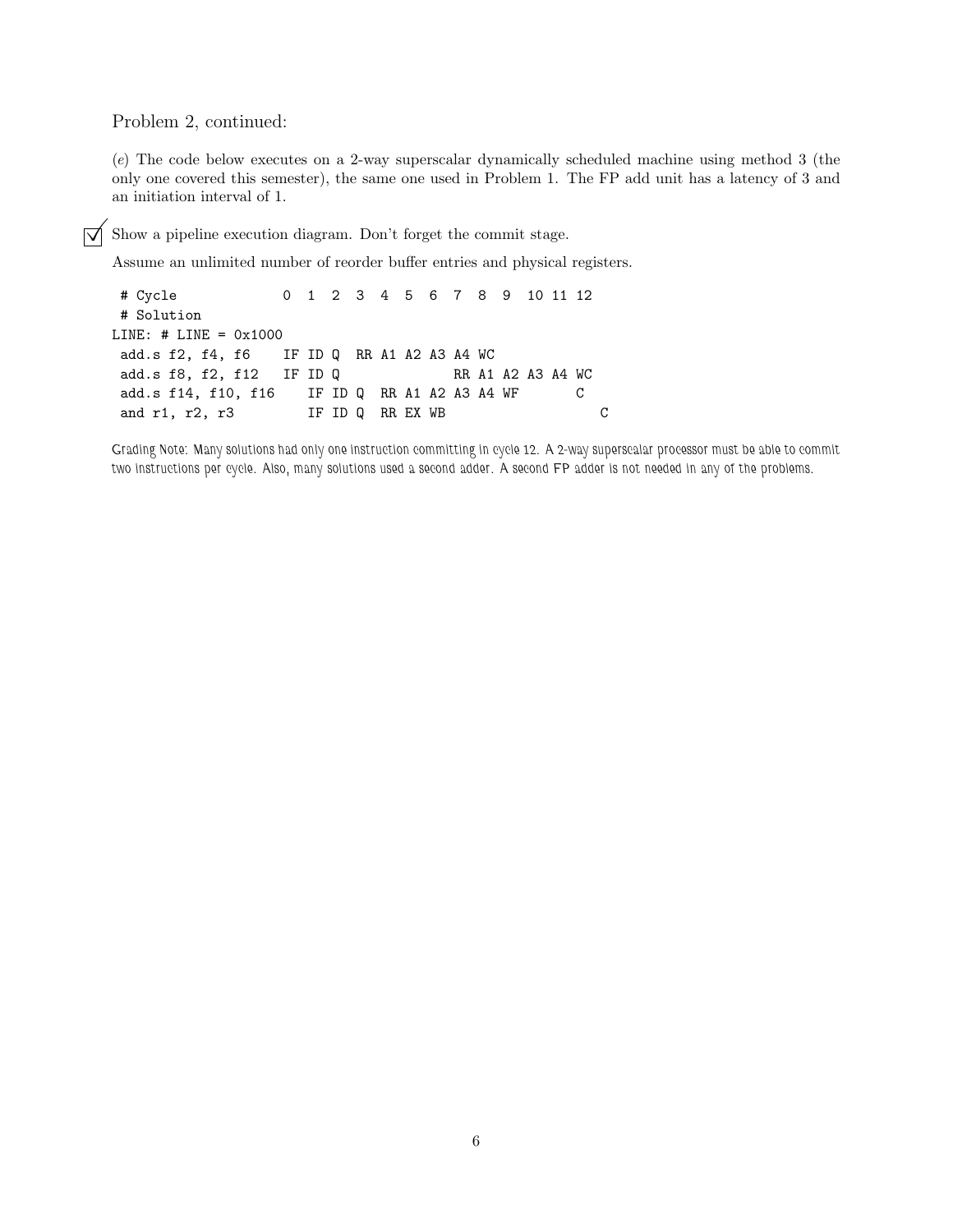Problem 3: (20 pts) Two MIPS implementations are illustrated below, the right one has a multiplexor at the input to the EX/MEM.rtv pipeline latch, the left one does not.



(*a*) Provide two code samples, one in which the multiplexor is useful and one in which it is not. Briefly explain.

```
# Mux Useful
add r1, r2, r3
sw r1, 0(r4) # Mux used to bypass r1
# Mux Not Useful
add r1, r2, r3
add r4, r5, r1
sw r5, 0(r4) # Not useful, r5 read from register file.
```
(*b*) Suppose version 5.11 of a compiler was written for the implementation on the left and is in the hands of customers. Version 5.99 of the compiler also includes the right implementation and is being released soon. Which two compilation options would you have to use to take advantage of the changes made for the right implementation? (The exact names of the compiler options is unimportant, but it should be obvious what they do.) Briefly explain why each option is necessary and how it would affect the code.

*A compiler option is something put on the compiler command line or selected from a dialog box which tells the compiler how or what to compile.*

*The compiler for the left implementation would schedule instructions before a store so that the instruction producing the store value was more than two instructions before the store (the Mux Not Useful case). To take advantage of the new mux we would need to tell* the compiler it is compiling for the right implementation and that it should optimize code. The options might be  $-0$  for optimization *and* -impl=right *to select the right implementation. (Since many customers have the left implementation it would not be a good idea to compile for the right implementation by default.)*

*Grading Note: Many solutions correctly described what the compiler should do but did not specify anything like a compiler option. The question is asking about how compilers are used and so such answers did not receive full credit.*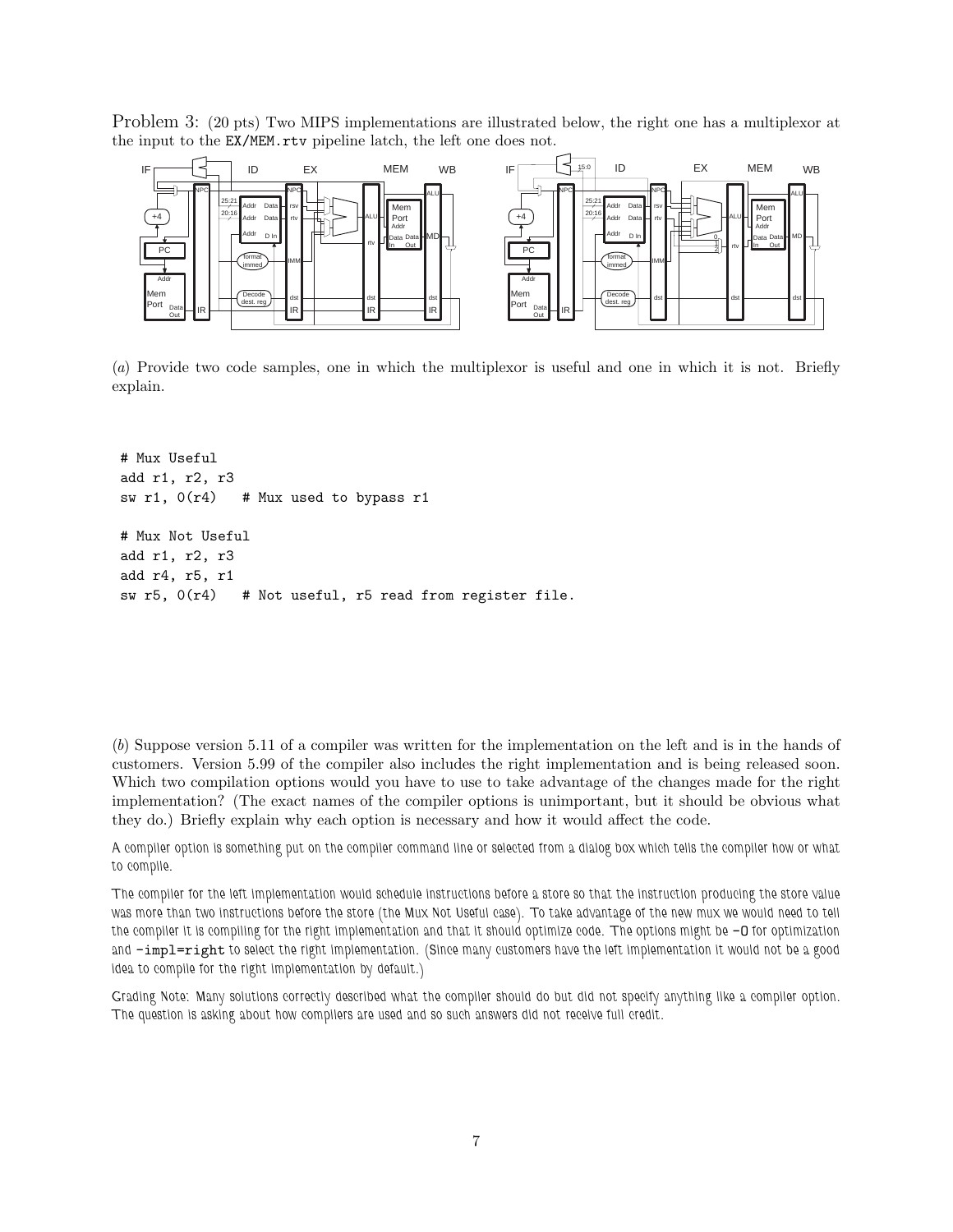## Problem 3, continued:

(*c*) Design the control logic for the rtv multiplexor. Unlike Homework 4, **the logic must be in the EX stage**. Where appropriate, show which bits are being used, e.g., 12:5.

## *Changes shown in red below.*

*Grading Note: Too many solutions used rtv instead of rt in the*  $\vert \underline{=} \vert$ . If it's not obvious why this is wrong then please review the *basics of how the pipelined MIPS implementation works.*



(*d*) There is a good reason why the control logic for the ALU input multiplexors should be in the ID stage that does not apply to the rtv multiplexor control logic. What is the reason, and why does it not apply to the rtv logic?

*The ALU probably needs most of a clock cycle to compute. If the ALU input multiplexor logic were in EX then the ALU would not start useful computation until after the control logic generated the correct mux inputs and the muxen switched their inputs. Thus* the control logic would be part of the critical path. Moving the logic to ID shortens the critical path. On the other hand, the rtv *multiplexor is not part of a critical path, its output goes straight to the pipeline latch.*

*Grading Note: Some answered that the control logic for the ALU muxen would need information only available in ID, for example, the opcode. However, the* rtv *mux also needs information from ID (though not the opcode) so that reason applies to both. The ALU muxen would need the* rs *field value (and also* rt*) and one bit specifying whether the instruction uses the immediate, which could easily be passed through the pipeline latches.*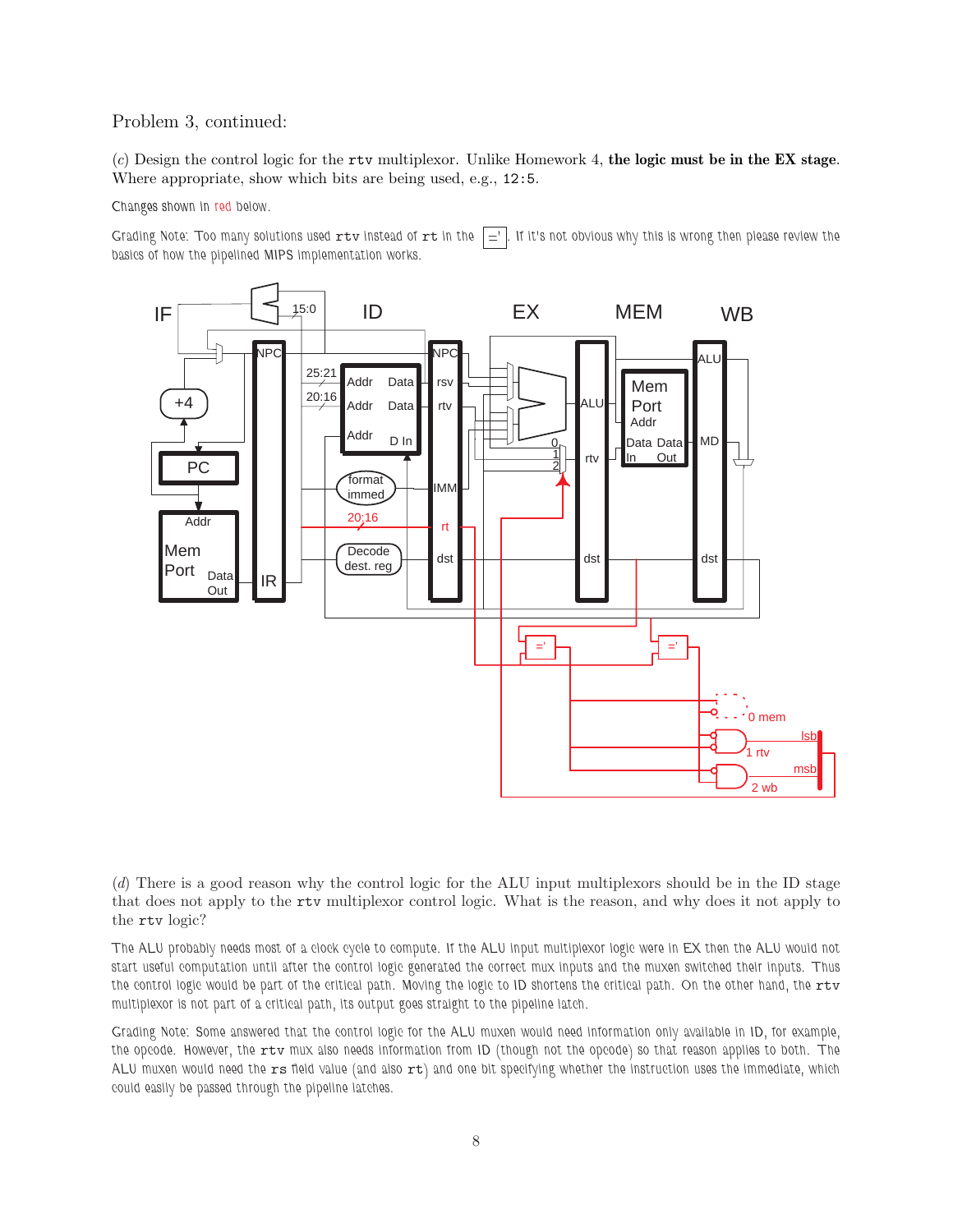Problem 4: (20 pts) The diagram below is for a 32-MiB ( $2^{25}$  bytes) cache with 512-byte ( $2^9$ -byte) lines on a system with 8-bit characters.

(*a*) Answer the following, formulæ are fine as long as they consist of grade-time constants.

 $\sqrt{\phantom{a}}$  Fill in the blanks in the diagram.

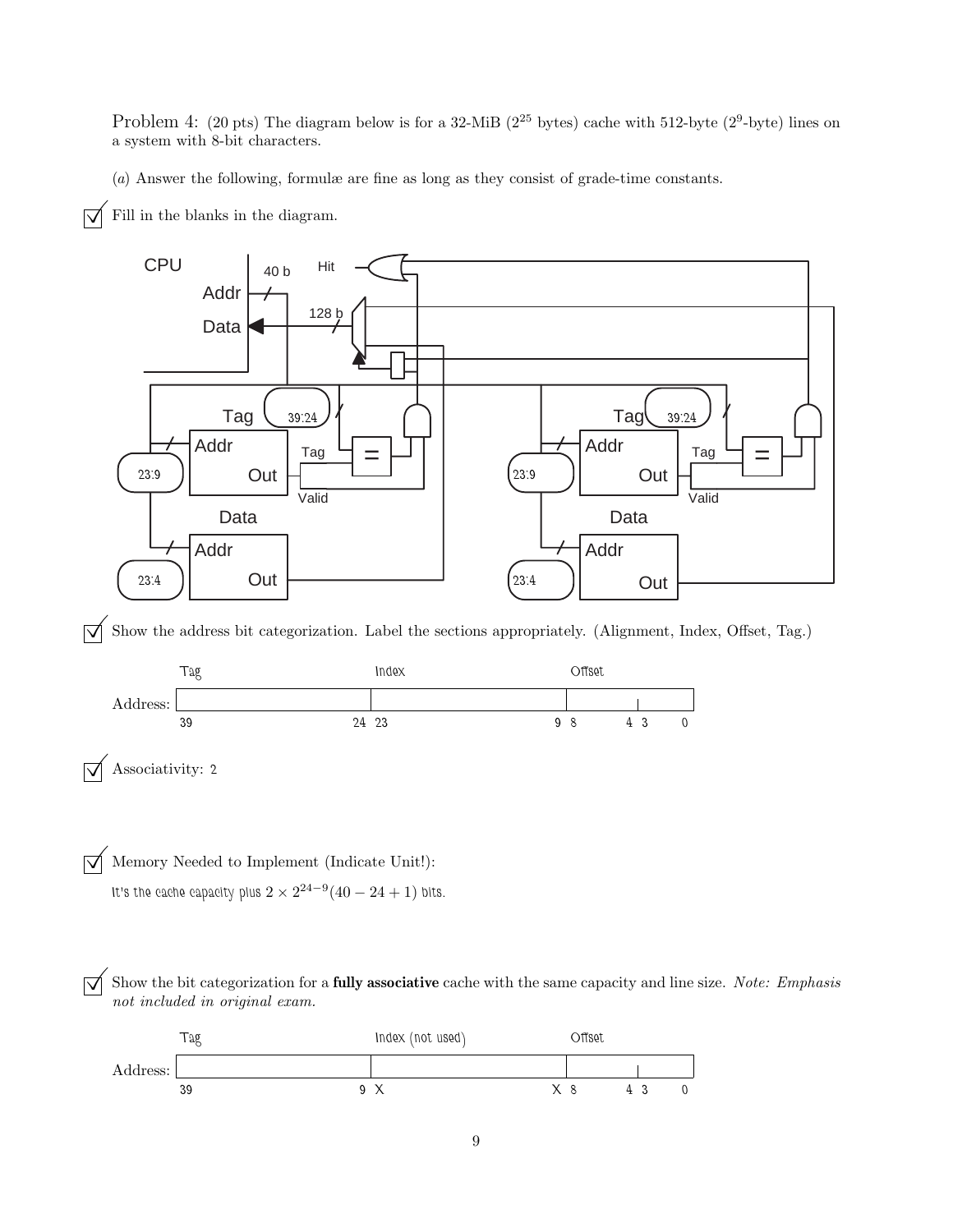Problem 4, continued:

(*b*) The code below runs on the cache from the previous part. When the code below starts running the cache is empty. Consider only accesses to the array and assume the cache is cold (empty) when the code starts.

```
char *a = 0x1000000; // sizeof(char) = 1 character
int sum, i, j;
int ILIMIT = 1024;
for(j=0; j<2; j++)
 for(i=0; i<ILIMIT; i++)
    sum += a[i];
```
 $\triangledown$  What is the hit ratio for the program above?

*The element size is one character. The line size is*  $2^9 = 512$  *characters and so*  $512$  *consecutive* i *iterations will access the same line. The first access will miss, the rest will hit. So for the first* j *iteration the hit ratio is* 511/512*. The total amount of memory* accessed is 1024 characters, which is much smaller than the 32 MiB capacity so on the second j iteration every access will hit.

```
The overall hit ratio is \frac{1}{2} \left( \frac{511}{512} + 1 \right) = \frac{1023}{1024}.
```
(*c*) Find the hit ratio for the code below running on the cache from the first part. Consider only accesses to the arrays and assume the cache starts out cold. State any assumptions made.

```
char *a = 0x1000000; // sizeof(char) = 1 character
char *b = 0x2000000; // sizeof(char) = 1 character
char *c = 0x3000000; // sizeof(char) = 1 character
int sum, i, j;
int ILIMIT = 1024;
for(j=0; j<2; j++)for(i=0; i<ILIMIT; i++)
   sum += a[i] + b[i] + c[i];
```
*The cache is two-way set associative with a tag field that starts at bit 24, which would be the sixth hexadecimal digit in the arrays' starting address. Therefore the three arrays will have the same index (for the same value of* i*). Since at most cached two lines can have the same index the first access to* c *will result in the eviction of either* a *or* b*, if an LRU replacement policy is used then* a *will be the unlucky line. The next access to* a *will therefore be a miss instead of a hit, with LRU replacement* b *will be evicted. This pattern will continue resulting in a hit ratio of 0%.*

(*d*) Modify the addresses of a, b, and c to maximize hit ratio. Explain how the modified addresses improve hit ratio.

*The misses will be avoided if the three arrays use disjoint indices. There are many ways of doing this. One way is to keep the arrays close together, in that case:* a = 0x1000000, b = a + 1024 = a + 0x400 = 0x1000400*, and* c = b + 0x400 = 0x1000800*.*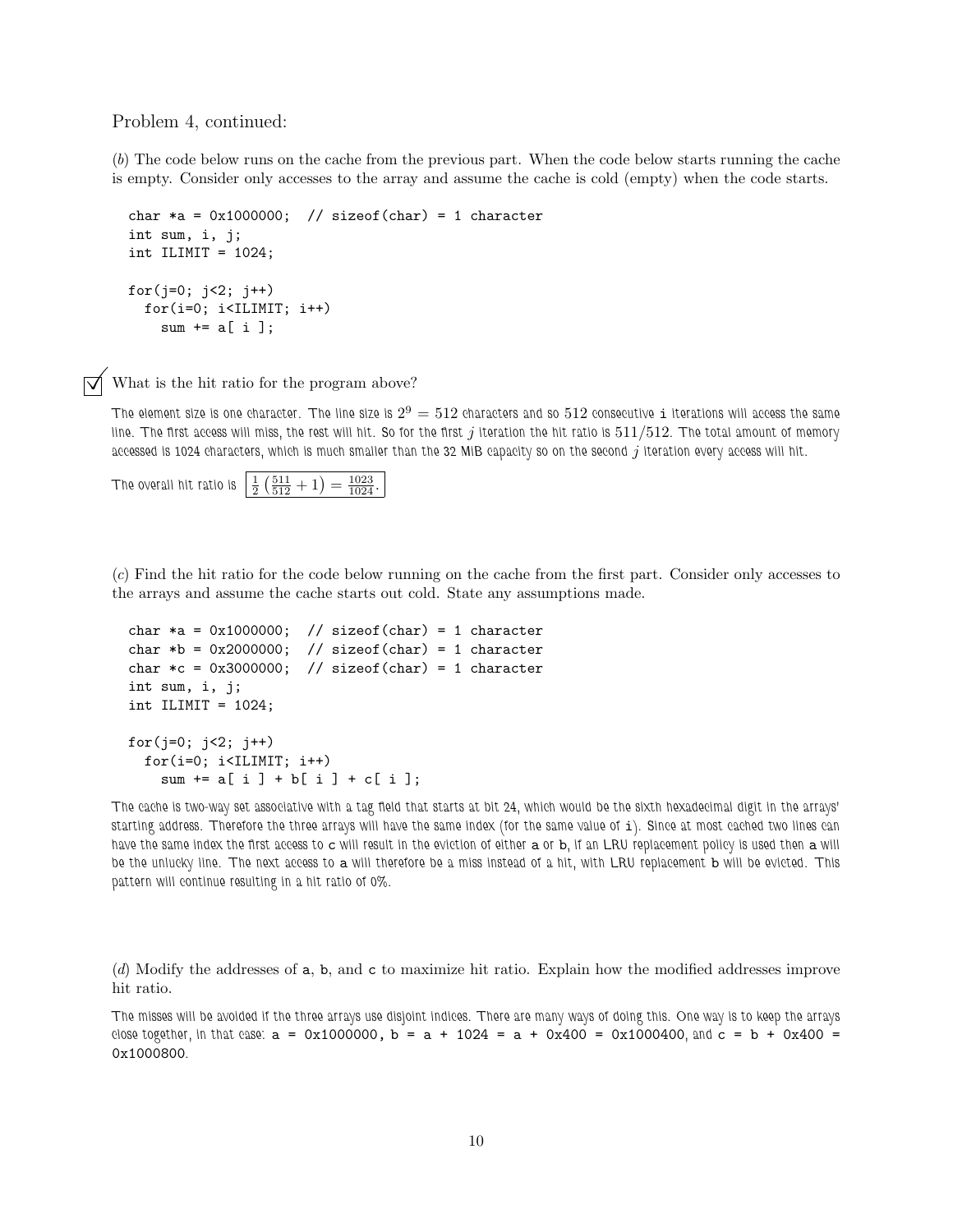Problem 5: (20 pts) Answer each question below.

(*a*) The diagram below shows the branch outcome patterns for two branches.

```
# Loop contains only the branches shown.
BIGLOOP:
Solution: Counter Value: 0 0 0 0 0 1 2 1 0 0 0 1 2 1 0 0 0 1 2
B1: 0x1000 beq $t1, $t2, SKIP1 N N N N T T N N N N T T N N N N T T
Solution: Misprediction N- N- N- N- NX NX TX N- N- NX NX TX N- N- N- NX NX
...
B2: 0x1200 beq $v0, $v1, SKIP2 T T T T T T T T T T T T T T T T T
...
   0x2010 j BIGLOOP
```
 $\Box$  How accurately would branch B1 be predicted by a bimodal (one-level) branch predictor with a  $2^{14}$ -entry branch history table (BHT)?

*The prediction accuracy is 50% (for a large number of iterations).*

*Grading Note: There were two common errors.*

*Error 1: Many predicted a branch* after *updating the counter using the branch outcome. (It should be obvious why this is wrong, or if not wrong, cheating.)*

*Error 2: Many computed the prediction ratio using the wrong number of branches. The repeating pattern contains six branches and that's what the prediction should be based on. The prediction outcomes have to repeat too which is why one should not base the prediction ratio on the first few branches.*

What is the minimum size of the BHT for which the accuracy in the previous part is possible? Explain.

The minimum size is  $2^8 = 256$  entries.

*If the first and second branch use the same entry in the BHT then they will interfere with each other. The first nine bits of the addresses of the two branches are identical. If those bits were used to index (as an address for) the BHT then the two branches would share an entry. The two low bits, being zero, are not used to index the BHT, and so in a table with a 7-bit address (*2<sup>7</sup> *entries) the two branches share an entry. If the table had an 8-bit address then the two branches would use separate entries and so the prediction accuracy would be preserved.*

Why might it be pointless to perform branch prediction in the ID stage of the 1-way statically scheduled pipeline used in class?

*Because the branch outcome is determined in the ID stage and so there is no need to predict it there.*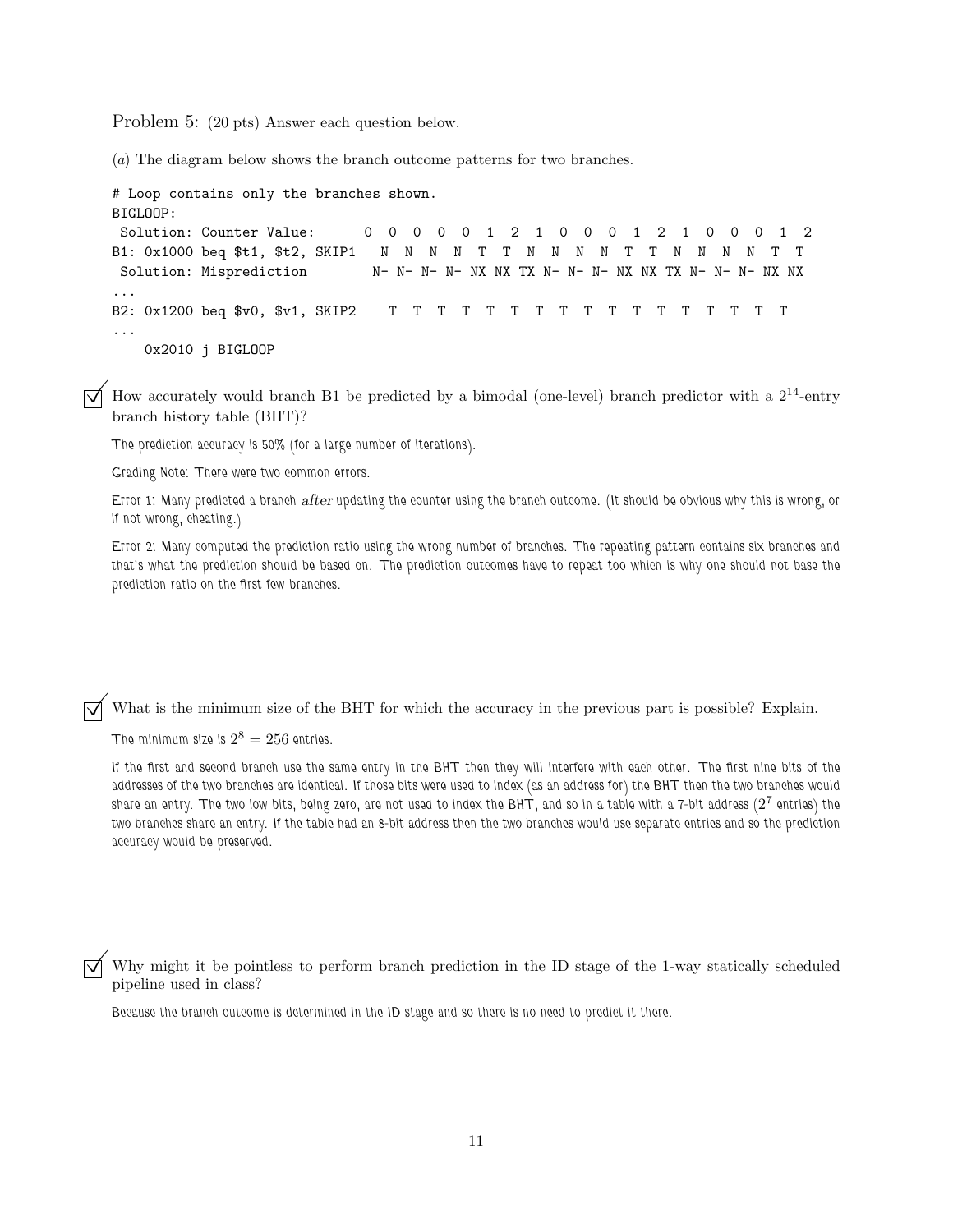(*b*) Answer the following questions about exception codes as defined for SPARC V8 and using the class terminology.

What is an exception code number (or trap type)? *Note: In the original exam the question was shorter: "What is an exception code?"*

*It is a number that identifies the type of trap, hardware interrupt, or exception.*

How is it obtained for traps?

*The trap instruction adds its* rs1 *operand to an immediate or* rs2 *operand, the low seven bits of the sum is the exception code.*

 $\overrightarrow{\bigvee}$  How is it obtained for hardware interrupts?

*The exception code corresponds to the interrupt request port that was used to raise the interrupt.*

How is it obtained for exceptions?

*It originates with the hardware that detects the exception, for example, an illegal opcode by the instruction decode hardware or segmentation fault by the data memory port.*

How is it used to start the handler?

*The exception code is combined with the contents of trap base register to form the address of the handler. The high bits of the address are the contents of the TBR, the middle eight bits are the exception code, and the low four bits are zero (each table entry is 16 characters [4 instructions]).*